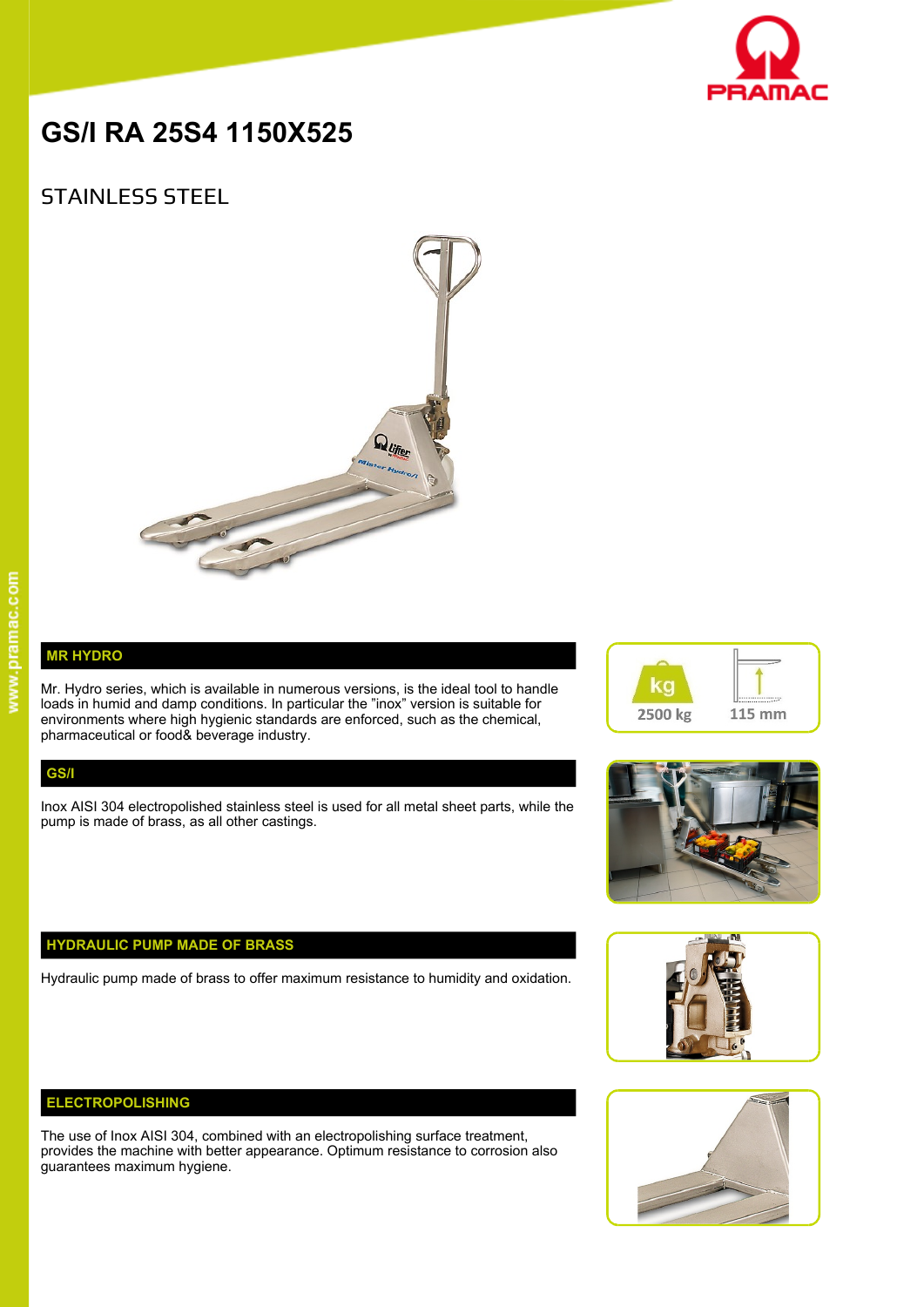| <b>Description</b>         |   |    |                         |
|----------------------------|---|----|-------------------------|
| 1.1 Manufacturer           |   |    | PR<br><b>INDUSTRIAL</b> |
| 1.3 Drive                  |   |    | Manual                  |
| 1.4 Operator type          |   |    | Pedestrian              |
| 1.5 Load capacity          | Q | Kg | 2500                    |
| 1.6 Load centre distance   | c | mm | 600                     |
| 1.8 Load axle to end forks | x | mm | 932                     |
| 1.9 Wheel base             | ٧ | mm | 1192                    |

| <b>Weights</b>               |    |      |
|------------------------------|----|------|
| 2.1 Service weight           | Kg | 69   |
| 2.2 Axle load, laden rear    | Kq | 1798 |
| 2.2 Axle load, laden front   | Kg |      |
| 2.3 Axle load, unladen rear  | Kg | 23   |
| 2.3 Axle load, unladen front | Κq | 46   |

| <b>Tyres/Chassis</b>                         |                   |    |                   |
|----------------------------------------------|-------------------|----|-------------------|
| 3.1 Tyres: front wheels                      |                   |    | <b>NYLON INOX</b> |
| 3.1 Tyres: rear wheels                       | <b>NYLON INOX</b> |    |                   |
| 3.2 Tyre size: Steering wheels - Diameter    |                   | mm | 200               |
| 3.2 Tyre size: Steering wheels - Width       |                   | mm | 50                |
| 3.3 Tyre size: Load rollers - Diameter       |                   | mm | 82                |
| 3.3 Tyre size: Load rollers - Width          |                   | mm | 60                |
| 3.5 Tyre size: rear wheels - Q.ty (X=driven) |                   | nr | 4                 |
| 3.5 Rear balancing axle                      |                   |    | No                |
| 3.6 Tread, front                             | <b>b10</b>        | mm | 155               |
| 3.7 Tread, rear                              | b11               | mm | 375               |
|                                              |                   |    |                   |

| <b>Dimensions</b>                          |     |    |      |
|--------------------------------------------|-----|----|------|
| 4.4 Lift height                            | h3  | mm | 115  |
| 4.9 Height of tiller in drive position max | h14 | mm | 1160 |
| 4.15 Height, lowered                       | h13 | mm | 85   |
| 4.19 Overall lenght                        | 11  | mm | 1550 |
| 4.20 Lenght to face of forks               | 12  | mm | 400  |
| 4.21 Overall width                         | b1  | mm | 525  |
| 4.22 Fork dimensions - Thickness           | s   | mm | 50   |
| 4.22 Fork dimensions - Width               | e   | mm | 150  |
| 4.22 Fork dimensions - Lenght              |     | mm | 1150 |
| 4.25 Distance between fork arms            | b5  | mm | 525  |
| 4.32 Ground clearance, centre of wheelbase | m2  | mm | 35   |
| 4.34 Aisle width                           | Ast | mm | 1835 |
| 4.35 Turning radius                        | Wa  | mm | 1367 |

| <b>Performance data</b>   |         |    |
|---------------------------|---------|----|
| 5.2 Lifting speed laden   | strokes | 12 |
| 5.2 Lifting speed unladen | strokes | 12 |